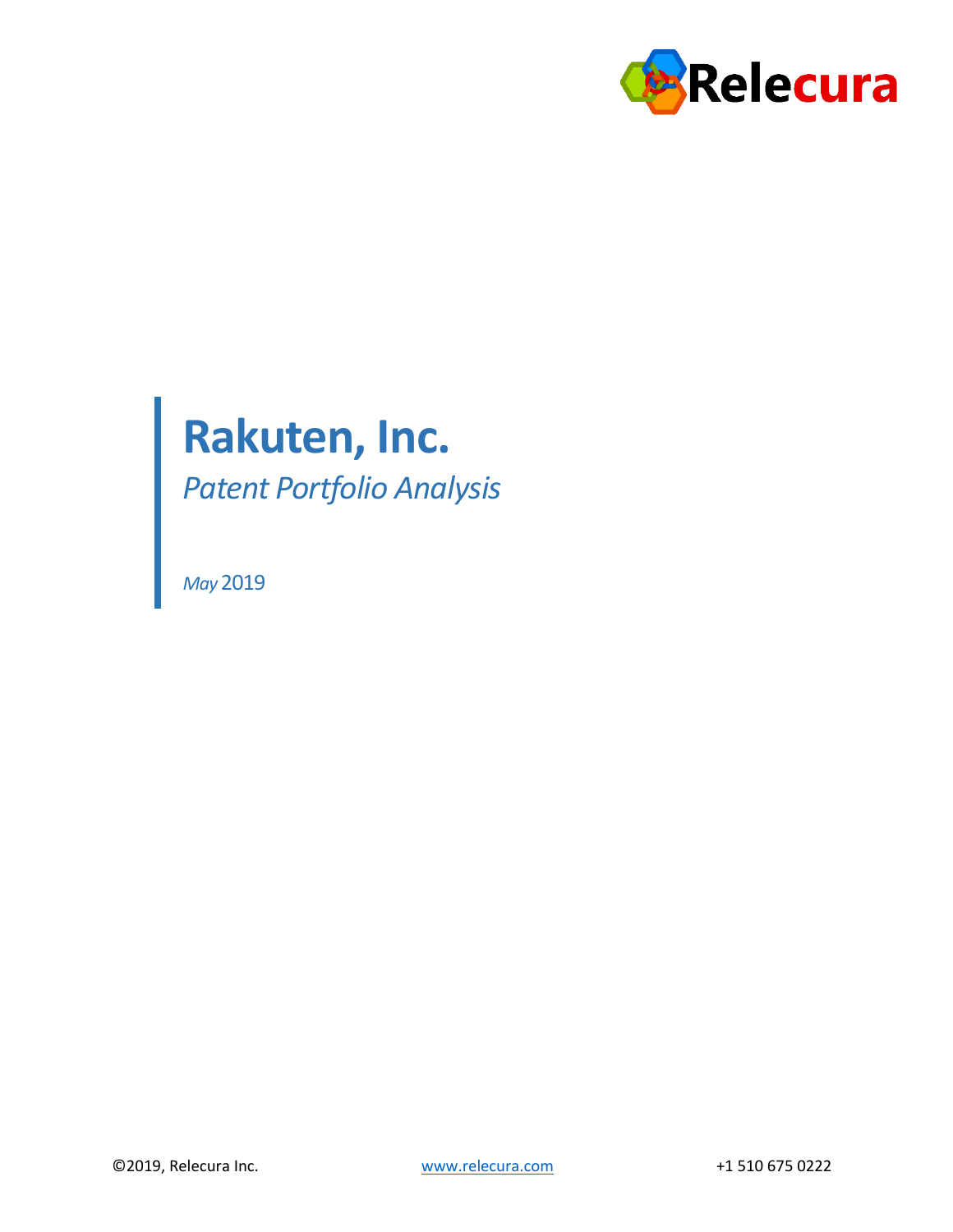

#### Introduction

Rakuten, Inc. is one of the central players in Japan's Internet industry. The company is primarily engaged in the Internet services, Fintech and mobile. Rakuten's Internet Services segment consists of e-commerce, travel reservation and digital content sites, and professional sports facilities operation. The company's FinTech business revolves around Internet banking and securities services, life insurance services and electronic money services. The Mobile segment is mainly engaged in the provision of communication services and messaging services.

For this report, we have analyzed a total of 4514 currently active published patent applications in the Rakuten portfolio. Unless otherwise stated, the report displays numbers for published patent applications. The analytics are presented in the various charts and tables that follow. These include the following,

- Portfolio Summary Top CPC Codes
- 
- Key Geographies
- Top Technologies
- Top Sub-technologies
- Top Forward Citing (FC) Assignees Portfolio taxonomy
- 
- Topic Map Concepts

- Published Applications Growth Evolution of the Top CPC Codes
	- Select Key Patents in the Portfolio
	- Patent Quality by Sub-technologies
	- Key Acquisitions of the Portfolio
	-
- Technologies cited by the FC Assignees Competitor comparison by technology categories

#### **Insights**

- A significant upward trend is observed post 2010, in the overall number of published patents. Post 2016, there is a decline in the publication trend for Rakuten. Year 2014 marks the peak year of activity with 553 publications.
- The U.S. and Japan are the favoured filing destinations for Rakuten. Each of these jurisdictions hold a third of its total active published applications.
- About 50% of Rakuten's active patent portfolio covers the technology area of 'Digital Data Processing'.
- Technologies covered by the CPC code G06Q 30/02 (E-Commerce) displayed an increased year-on-year growth till around 2013, but its growth has tapered off in recent years.
- Rakuten's portfolio has an average Relecura Star rating of 2.31 out of 5. Typically, a patent with a Relecura Star rating of 3 or more is deemed as one of high-quality.

#### References

1. [Rakuten \(Wikipedia.org\)](https://en.wikipedia.org/wiki/Rakuten)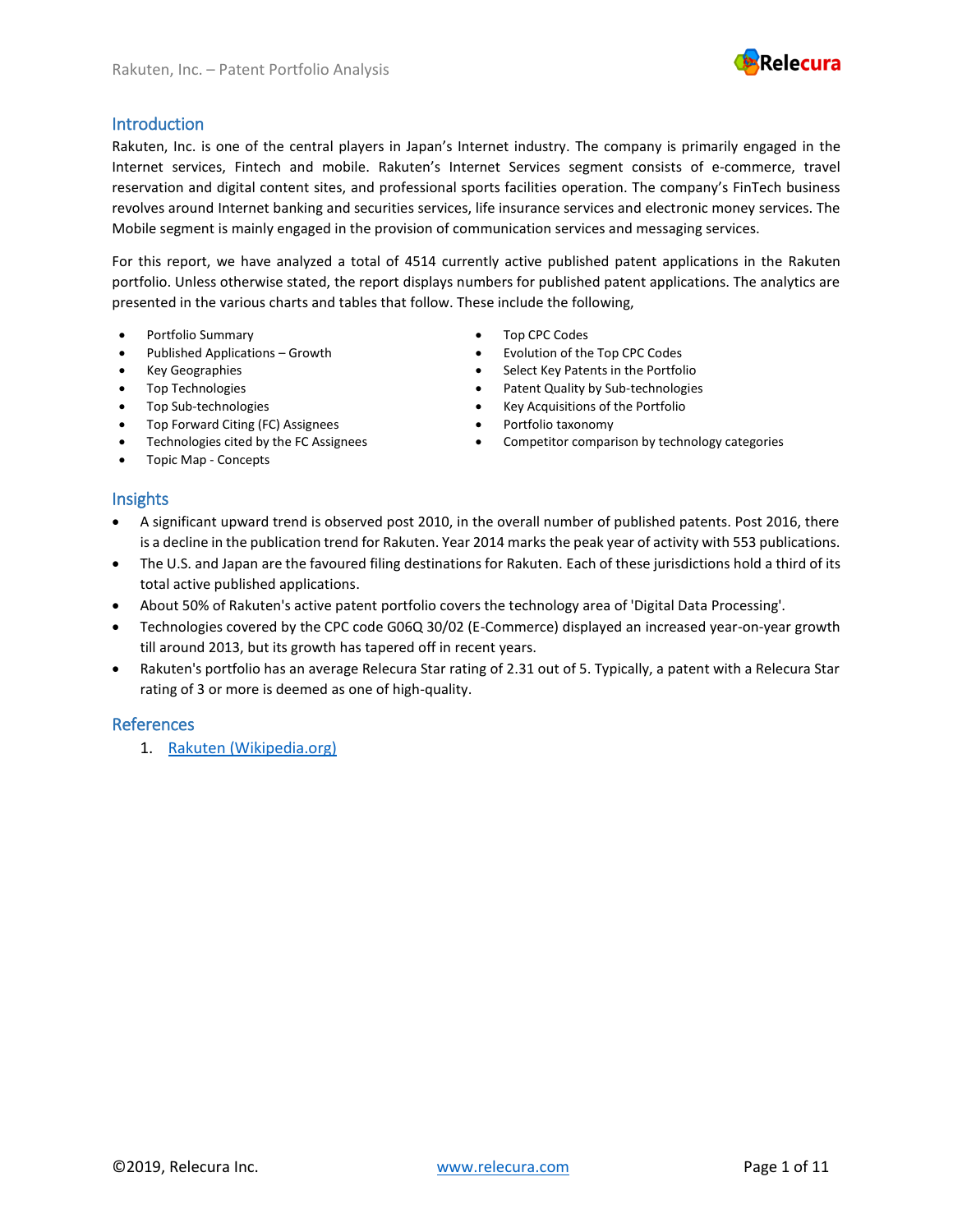

#### Published Applications - Summary



#### Published Applications – Growth



#### Key Geographies

Others: 219 **DE: 53**  $ES: 58$ **CA: 65 KR: 125** US: 1,658 **CN: 233 TW: 271** EP: 399 JP: 1,433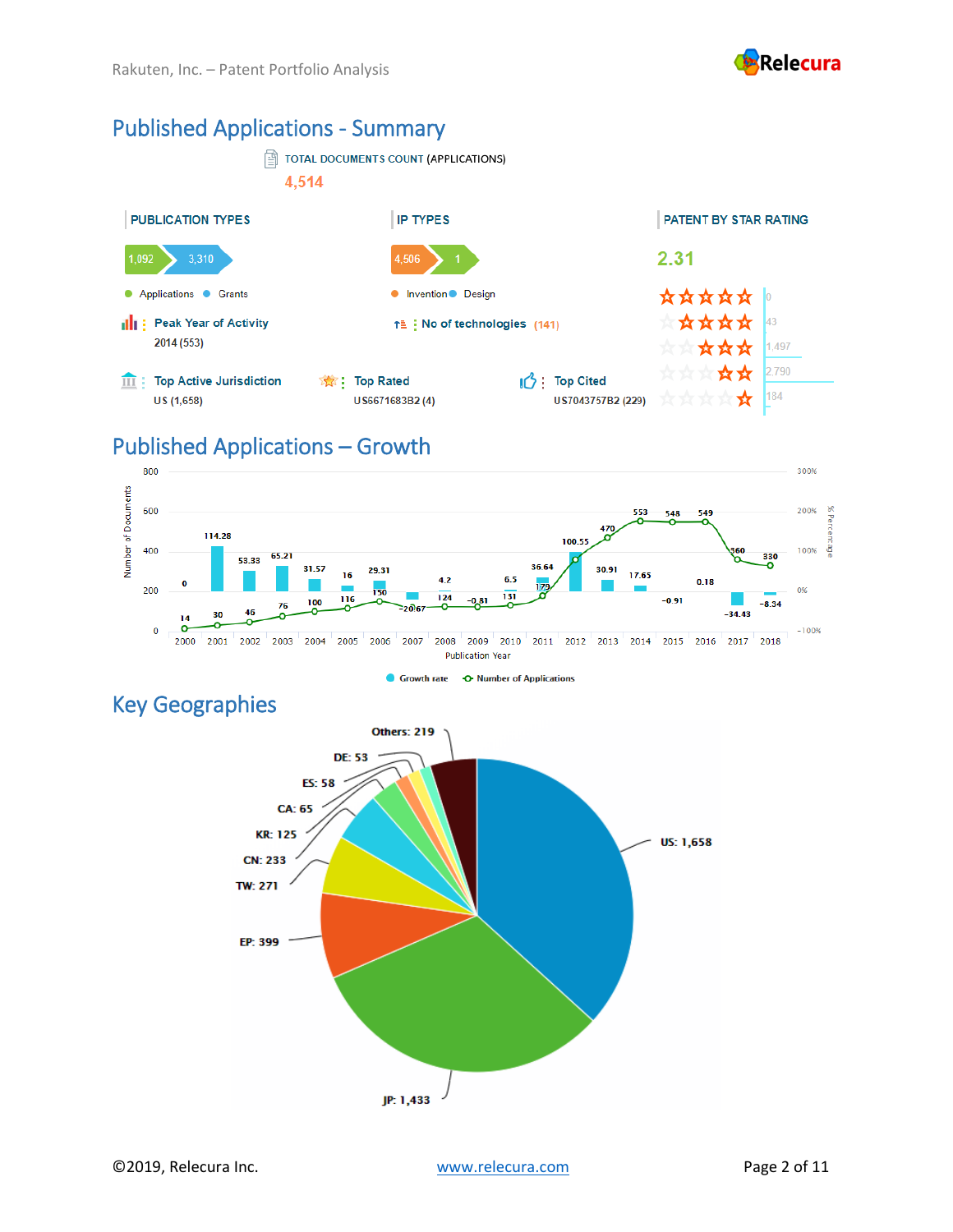

# Top Technologies

| <b>Technologies</b>                    | # Applications |
|----------------------------------------|----------------|
| <b>Digital Data Processing</b>         | 2258           |
| Data Processing Systems                | 1933           |
| Data Transmission                      | 823            |
| <b>Pictorial Communication</b>         | 504            |
| Image Data Processing                  | 422            |
| <b>Telephonic Communication</b>        | 288            |
| Data Presentation                      | 287            |
| <b>Wireless Communication Networks</b> | 279            |
| <b>Information Storage</b>             | 201            |
| Displays (Circuits)                    | 186            |

# Top Sub-technologies

| <b>Sub-Technologies</b>                                                         | # Applications |
|---------------------------------------------------------------------------------|----------------|
| Data processing adapted for billing, commerce or marketing                      | 1451           |
| Function specific digital computer                                              | 1134           |
| Digital interface arrangements                                                  | 689            |
| Data processing adapted for business sector                                     | 607            |
| Data processing in relation to administration and management                    | 512            |
| Interconnection, Information transfer between, memories, i/o<br>devices or CPUs | 389            |
| Data processing in relation to payments                                         | 335            |
| Data switching networks                                                         | 316            |
| Data security and security of computers and components                          | 237            |
| Reading or recognising printed or written characters                            | 228            |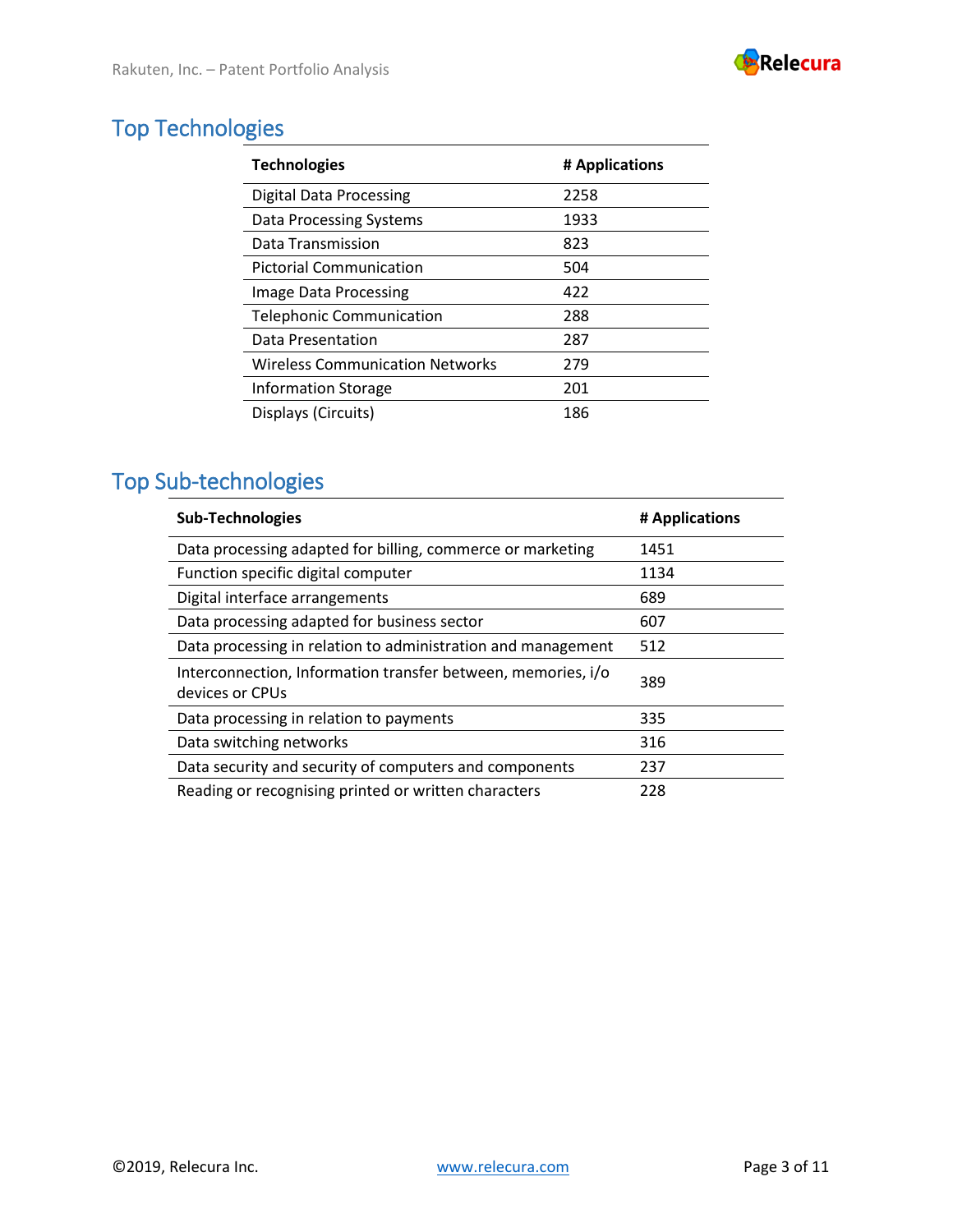

| <b>Top Forward Citing (FC) Assignees</b> |  |  |  |
|------------------------------------------|--|--|--|
|------------------------------------------|--|--|--|

| <b>FC Assignees</b> | # Applications | <b>FC Assignees</b>    | # Applications |
|---------------------|----------------|------------------------|----------------|
| <b>IBM</b>          | 324            | AT&T                   | 133            |
| SAMSUNG             | 259            | <b>CANON</b>           | 118            |
| <b>FUJITSU</b>      | 195            | <b>GOOGLE</b>          | 111            |
| SONY                | 195            | <b>INTEL</b>           | 99             |
| <b>MICROSOFT</b>    | 185            | LG                     | 98             |
| <b>HITACHI</b>      | 153            | YAHOO JAPAN            | 85             |
| PANASONIC           | 153            | <b>MITSUBISHI</b>      | 81             |
| <b>NEC</b>          | 152            | AMAZON                 | 80             |
| <b>TOSHIBA</b>      | 143            | <b>HEWLETT PACKARD</b> | 76             |

| <b>FC Assignees</b>    | # Applications |
|------------------------|----------------|
| AT&T                   | 133            |
| CANON                  | 118            |
| <b>GOOGLE</b>          | 111            |
| INTEL                  | 99             |
| LG                     | 98             |
| YAHOO JAPAN            | 85             |
| <b>MITSUBISHI</b>      | 81             |
| AMAZON                 | 80             |
| <b>HEWLETT PACKARD</b> | 76             |

# Technologies cited by FC Assignees

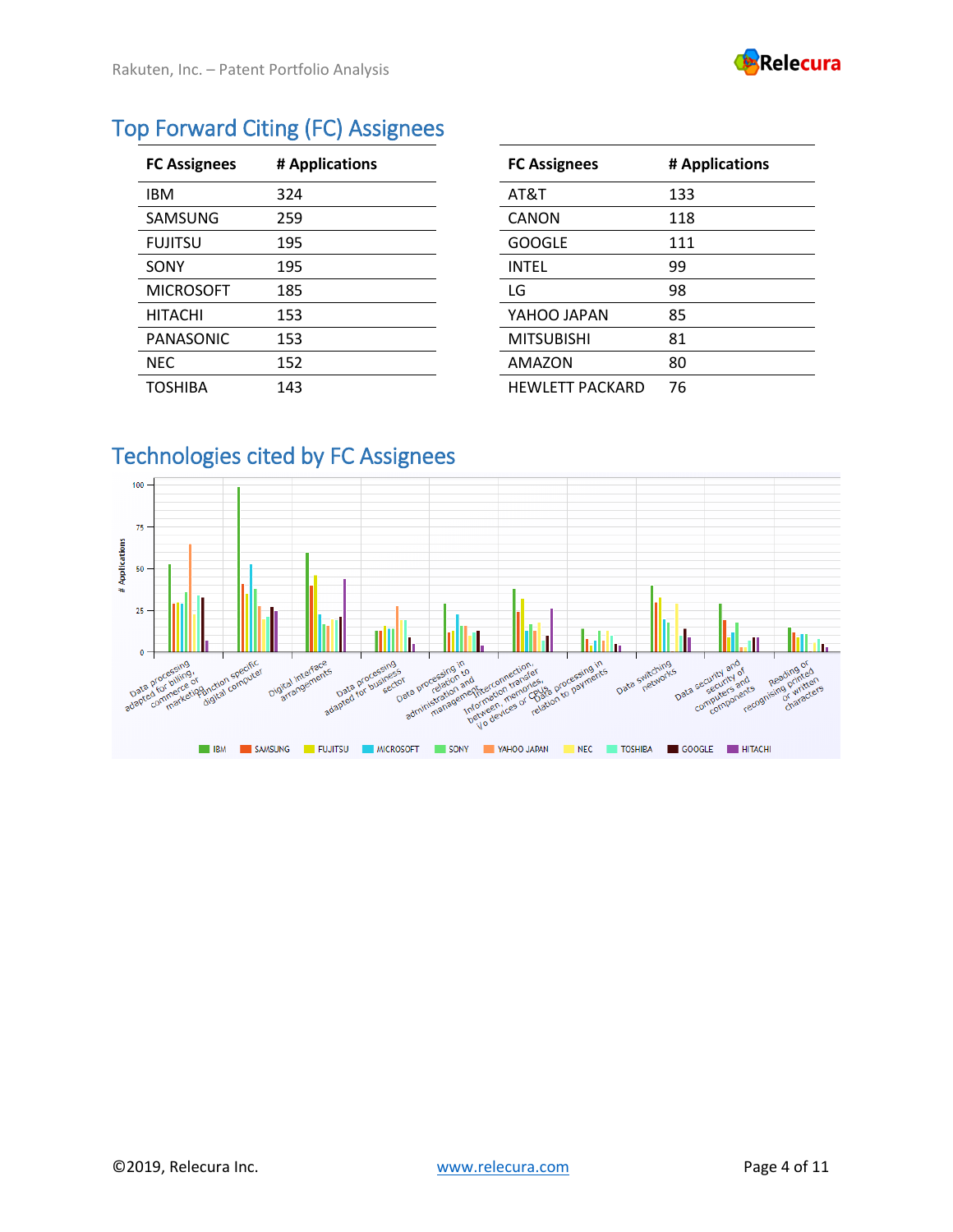

#### Topic Map – Concepts

- The bubble size corresponds to the total number of patent applications for each concept.
- The bubble proximity corresponds to the "relatedness" of the individual concepts.



#### Published Applications - Top CPC Codes

| <b>CPC Code</b> | <b>Description</b>                                                                                                                                                                                                                          | # Applications |
|-----------------|---------------------------------------------------------------------------------------------------------------------------------------------------------------------------------------------------------------------------------------------|----------------|
| G06Q<br>30/02   | Data processing adapted for billing, commerce or marketing >><br>Marketing, e.g. market research and analysis, surveying, promotions,<br>advertising, buyer profiling, customer management or rewards; Price<br>estimation or determination | 416            |
| G06Q<br>30/06   | Data processing adapted for billing, commerce or marketing >><br>Buying, selling or leasing transactions                                                                                                                                    | 264            |
| G06Q<br>30/0601 | Data processing adapted for billing, commerce or marketing >><br>Electronic shopping                                                                                                                                                        | 143            |
| G06Q<br>10/02   | Data processing in relation to administration and management >><br>Reservations, e.g. for tickets, services or events                                                                                                                       | 117            |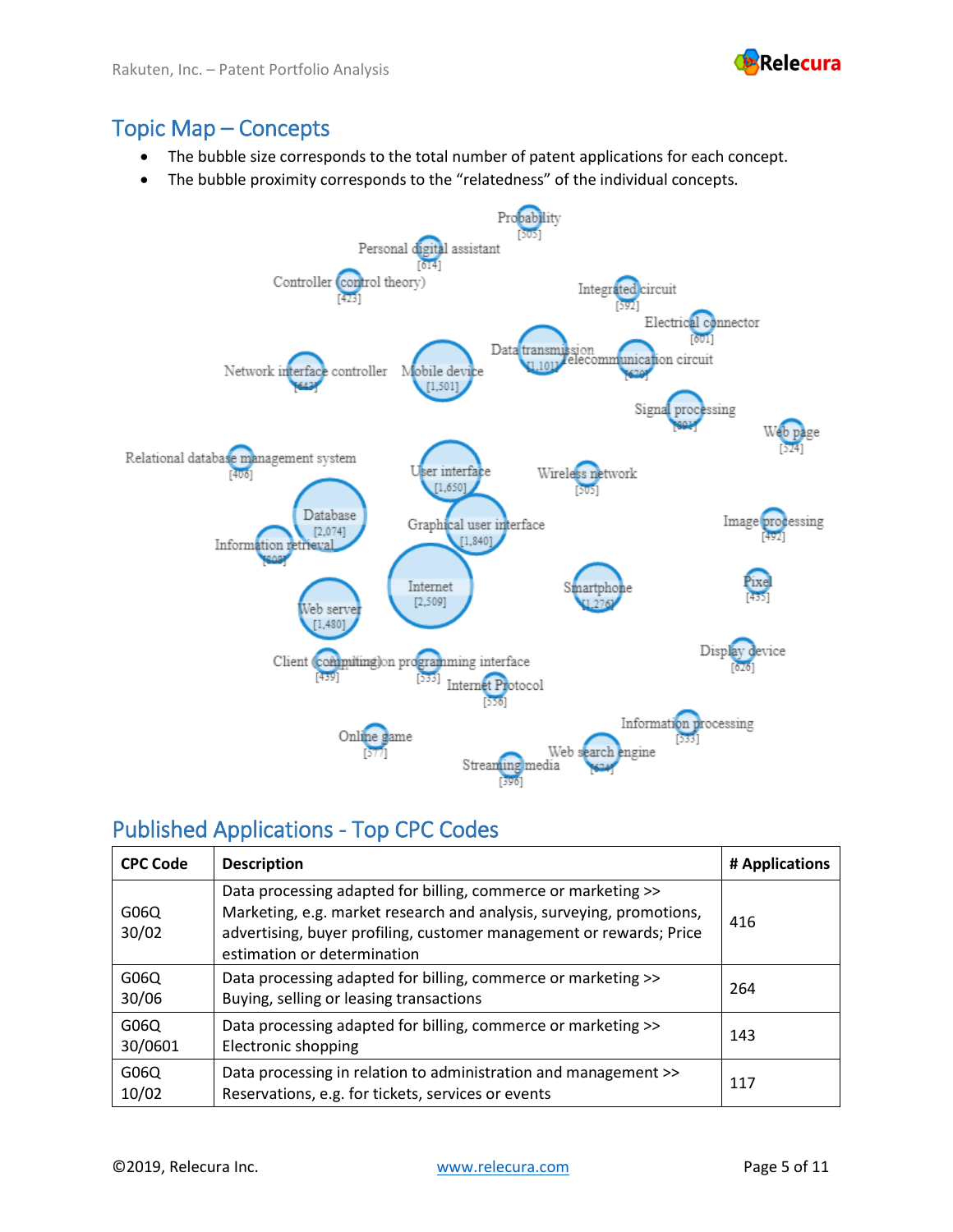

| <b>CPC Code</b> | <b>Description</b>                                                                                                                                                                                                                  | # Applications |
|-----------------|-------------------------------------------------------------------------------------------------------------------------------------------------------------------------------------------------------------------------------------|----------------|
| G06F<br>16/951  | Information retrieval; Database structures therefor; File system<br>structures therefor >> Indexing; Web crawling techniques                                                                                                        | 105            |
| G06Q<br>30/0641 | Data processing adapted for billing, commerce or marketing >><br>Shopping interfaces                                                                                                                                                | 99             |
| G06F<br>16/9535 | Information retrieval; Database structures therefor; File system<br>structures therefor >> Search customisation based on user profiles<br>and personalisation                                                                       | 98             |
| G06F<br>3/0482  | Digital interface arrangements >> interaction with lists of selectable<br>items, e.g. menus                                                                                                                                         | 95             |
| G06F<br>3/0483  | Digital interface arrangements >> interaction with page-structured<br>environments, e.g. book metaphor                                                                                                                              | 90             |
| G06Q<br>30/0631 | Data processing adapted for billing, commerce or marketing >> Item<br>recommendations                                                                                                                                               | 88             |
| G06F 21/10      | Data security and security of computers and components >><br>Protecting distributed programs or content, e.g. vending or licensing<br>of copyrighted material                                                                       | 81             |
| G06F<br>3/0488  | Digital interface arrangements >> using a touch-screen or digitiser,<br>e.g. input of commands through traced gestures                                                                                                              | 77             |
| G06Q<br>30/0255 | Data processing adapted for billing, commerce or marketing >> based<br>on user history                                                                                                                                              | 77             |
| G06Q<br>30/00   | Data processing adapted for billing, commerce or marketing >><br>Commerce, e.g. shopping or e-commerce                                                                                                                              | 75             |
| G06F<br>3/0485  | Digital interface arrangements >> Scrolling or panning                                                                                                                                                                              | 74             |
| G06Q<br>10/10   | Data processing in relation to administration and management >><br>Office automation, e.g. computer aided management of electronic<br>mail or groupware; Time management, e.g. calendars, reminders,<br>meetings or time accounting | 71             |
| G06Q<br>30/0643 | Data processing adapted for billing, commerce or marketing >><br>Graphical representation of items or shoppers                                                                                                                      | 71             |
| G06F<br>3/04842 | Digital interface arrangements >> Selection of a displayed object                                                                                                                                                                   | 66             |
| G06F<br>3/04883 | Digital interface arrangements >> for entering handwritten data, e.g.<br>gestures, text                                                                                                                                             | 65             |
| G06F<br>16/9577 | Information retrieval; Database structures therefor; File system<br>structures therefor >> Optimising the visualization of content                                                                                                  | 62             |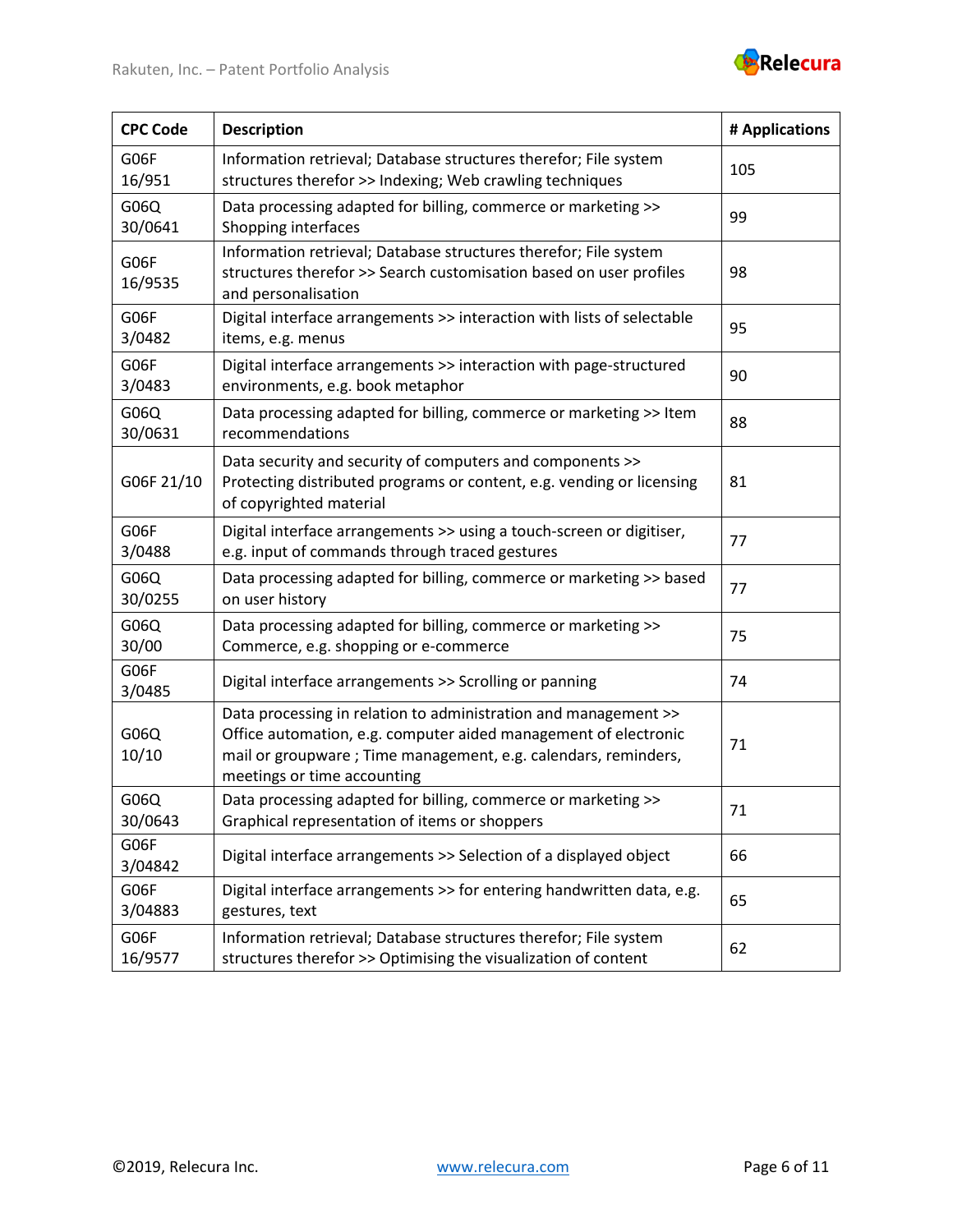

| G06Q 30/0631 | $\bf{o}$     | $\mathbf{o}$            | 0            | o              | O           | $\bf o$        | $\bf{o}$       | 0              | $\bf{0}$                | $\bf{0}$                | 2              | 3            | 9              | $\mathbf{u}$ | 19   | 17           | 13             | $\mathbf{H}$   | $\overline{\mathbf{z}}$ | ı              |                    |
|--------------|--------------|-------------------------|--------------|----------------|-------------|----------------|----------------|----------------|-------------------------|-------------------------|----------------|--------------|----------------|--------------|------|--------------|----------------|----------------|-------------------------|----------------|--------------------|
| G06F 3/0483  | $\bf{o}$     | O                       | $\mathbf{o}$ | $\bf{o}$       | 0           | $\mathbf 0$    | $\bf{0}$       | $\mathbf{o}$   | $\bf{0}$                | $\mathbf 0$             | o              | $\bf{0}$     | n              |              | 4    | 20           | 38             | 8              | 16                      | $\overline{2}$ | $-20$              |
| G06F 3/0482  | $\mathbf 0$  | $\Omega$                | $\mathbf{o}$ | $\bf o$        | $\mathbf 0$ | $\mathbf 0$    | $\mathbf 0$    | o              | $\mathbf 0$             | $\mathbf 0$             | $\mathbf 0$    | $\mathbf 0$  | $\overline{2}$ | 12           | 14   | 17           | 24             | 16             | 9                       | ı              | 40                 |
| G06F 16/9535 | $\mathbf 0$  | $\mathbf 0$             | $\mathbf 0$  | $\bf o$        | $\mathbf 0$ | п              | ı              | $\mathbf 0$    | $\mathbf 0$             | $\mathbf 0$             | ı              | з            | 4              | 19           | 23   | 17           | 15             | $\overline{7}$ | 5                       | $\overline{2}$ |                    |
| G06Q 30/0641 | $\bf{0}$     | $\bf{o}$                | $\mathbf{o}$ | $\bf{0}$       | o           | $\overline{2}$ | ı              | $\bf{0}$       | п                       | ı.                      | $\overline{2}$ | 4            | 13             | 13           | 12   | $\mathbf{H}$ | 15             | 12             | 8                       | 4              | 60                 |
| G06F 16/951  | $\mathbf{o}$ | $\mathbf{o}$            |              | $\bf{0}$       | o           | $\mathbf 0$    | $\bf{0}$       | 0              | $\bf{0}$                | o                       | 0              | $\mathbf{o}$ | 4              | $\mathbf{H}$ | 27   | 24           | 13             | 15             | 8                       | $\overline{2}$ | 80                 |
| G06Q 10/02   | $\bf{0}$     | $\bf{o}$                | $\bf{0}$     | $\bf{o}$       | ٦           | n              | п              | $\mathbf{o}$   |                         | $\mathbf 0$             | $\bf o$        | 5            | 13             | 24           | 31   | 17           | $\overline{7}$ | $\overline{7}$ | 8                       | ı              | $\blacksquare$ 100 |
| G06Q 30/0601 | $\mathbf 0$  | $\mathbf 0$             | $\bf{0}$     | $\bf o$        | ı           | п              | $\overline{2}$ | $\mathbf 0$    | $\overline{\mathbf{2}}$ | $\overline{\mathbf{2}}$ | $\overline{2}$ | 5            | 17             | 22           | 27   | 20           | 22             | $\mathbf{H}$   | 6                       | 3              |                    |
| G06Q 30/06   | п            | $\Omega$                | $\Omega$     | $\bf{0}$       | $\Omega$    | $\overline{2}$ | з              | $\overline{2}$ |                         | 4                       | з              | 4            | 8              | 23           | 35   | 47           | 58             | 40             | 26                      | $\overline{7}$ |                    |
| G06Q 30/02   | $\bf{0}$     | $\overline{\mathbf{2}}$ | $\Omega$     | $\overline{2}$ | o           | 4              | 4              | п              | 4                       | 3                       | 9              | 14           | 40             | 84           | 73   | 46           | 62             | 37             | 24                      | $\overline{7}$ |                    |
|              | 2000         | 2001                    | 2002         | 2003           | 2004        | 2005           | 2006           | 2007           | 2008                    | 2009                    | 2010           | 2011         | 2012           | 2013         | 2014 | 2015         | 2016           | 2017           | 2018                    | 2019           |                    |

# Evolution of Technologies - CPC Code Analysis

### Select Key Patents in the Portfolio

| <b>Publication</b><br><b>Number</b> | <b>Title</b>                                                                                                                                                   | <b>Star</b><br><b>Rating</b> | #<br><b>Forward</b><br><b>Citations</b> |
|-------------------------------------|----------------------------------------------------------------------------------------------------------------------------------------------------------------|------------------------------|-----------------------------------------|
| US8543095B2                         | Multimedia services include method, system and apparatus<br>operable in a different data processing network, and sync<br>other commonly owned apparatus        | 4                            | 124                                     |
| US8160064B2                         | Systems and methods for providing a network link between<br>broadcast content and content located on a computer<br>network                                     | 4                            | 191                                     |
| US8306874B2                         | Method and apparatus for word of mouth selling via a<br>communications network                                                                                 | 4                            | 128                                     |
| US6829250B2                         | Automatic programming of customer premises equipment for<br>vertical services integration                                                                      | 4                            | 168                                     |
| US7043757B2                         | System and method for malicious code detection                                                                                                                 | 4                            | 229                                     |
| US7529676B2                         | Audio device control device, audio device control method, and<br>program                                                                                       | 4                            | 150                                     |
| US6880082B2                         | Broadcast verification system, broadcast verification method,<br>broadcast verification apparatus and storage medium storing<br>broadcast verification program | 4                            | 179                                     |
| US8417938B1                         | Environment preserving cloud migration and management                                                                                                          | 4                            | 92                                      |
| US6424657B1                         | Traffic queueing for remote terminal DSLAMs                                                                                                                    | 4                            | 172                                     |
| US8762206B2                         | Method and system for word of mouth advertising via a<br>communications network                                                                                | 4                            | 160                                     |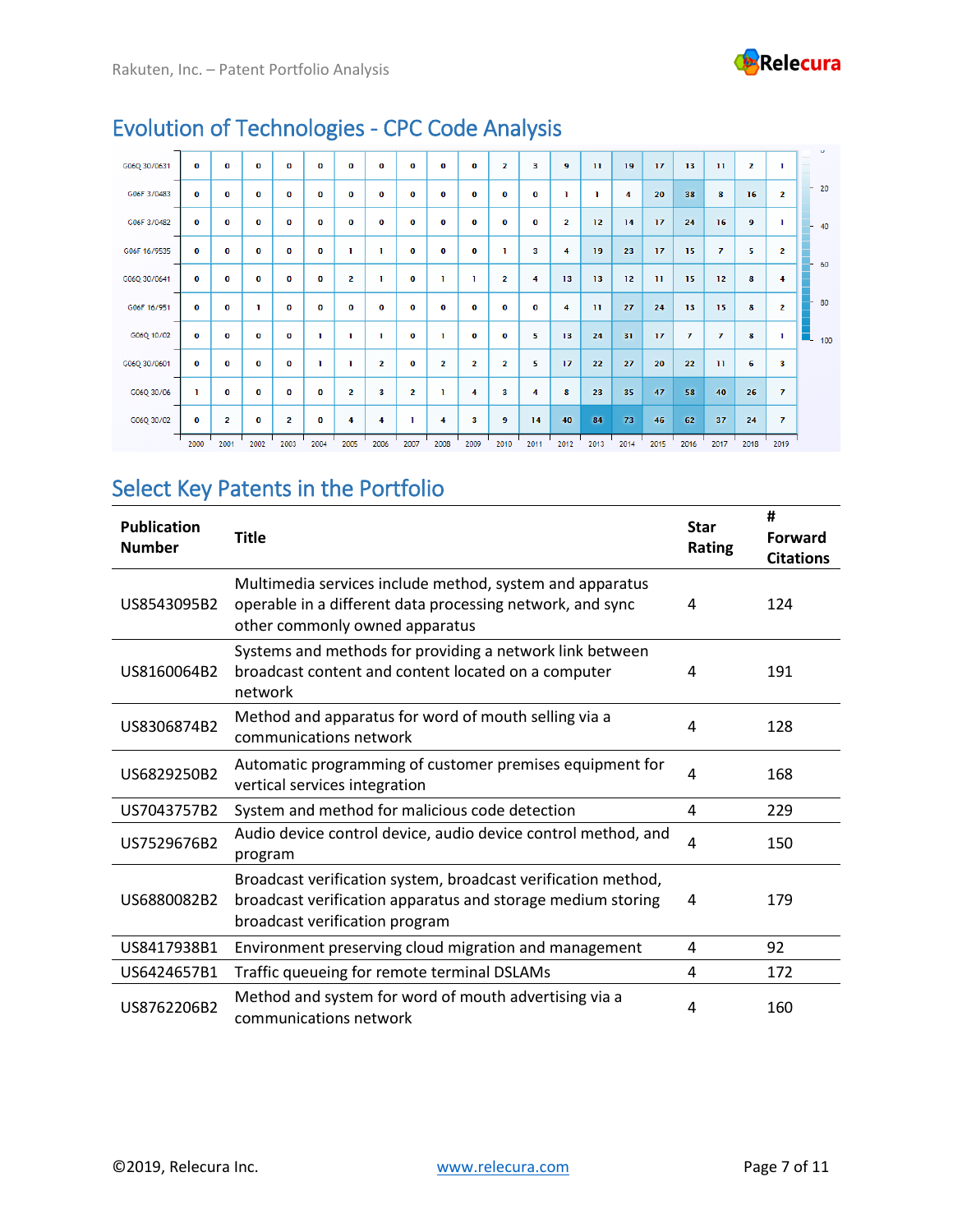

# Patent Quality by Sub-technologies

*(\*High Quality ~ Relecura Star Rating 3 or more on a scale of 5)*



I data processing adapted for business sector I data processing in relation to administration and management

Interconnection, information transfer between, memories, i/o devices or cpus Integrata processing in relation to payments Integration that a switching networks

# Key Acquisitions of the Portfolio

| <b>Seller</b>       | # Applications | <b>Technologies</b>                                                                                                                                           |
|---------------------|----------------|---------------------------------------------------------------------------------------------------------------------------------------------------------------|
| <b>JVC KENWOOD</b>  | 186            | Information storage (83), Pictorial communication (58), Digital data<br>processing (36), Data transmission (33)                                               |
| <b>KOBO</b>         | 158            | Digital data processing (142), Data processing systems (36), Data<br>transmission (20), Displays (circuits) (14), Image data processing (12)                  |
| <b>NEC</b>          | 120            | Data transmission (73), Digital data processing (46), Pictorial<br>communication (28), Telephonic communication (28), Wireless<br>communication networks (22) |
| <b>IBM</b>          | 107            | Digital data processing (86), Data transmission (28), Data processing<br>systems (24), Greentech - others (9), Information storage (7)                        |
| <b>GLOBAL D LLC</b> | 80             | Digital data processing (73), Pictorial communication (44), Photography<br>- camera (37), Data transmission (26), Optical elements (26)                       |
| AT&T                | 77             | Digital data processing (68), Data transmission (49), Telephonic<br>communication (26), Data processing systems (16), Wireless<br>communication networks (15) |
| <b>VERIZON</b>      | 40             | Data transmission (30), Telephonic communication (22), Data<br>processing systems (16), Digital data processing (16), Communication<br>switches & relays (8)  |
| <b>MITSUBISHI</b>   | 35             | Photography - camera (30), Pictorial communication (30), Optical<br>elements (26), Displays (circuits) (17)                                                   |
| <b>HITACHI</b>      | 31             | Digital data processing (30), Data transmission (16), Greentech - others<br>(13), Information storage (9), Printed circuits (7)                               |
| INTERDIGITAL        | 31             | Signal transmission (22), Wireless communication networks (22), Data<br>transmission (19), Multiplex communication (19)                                       |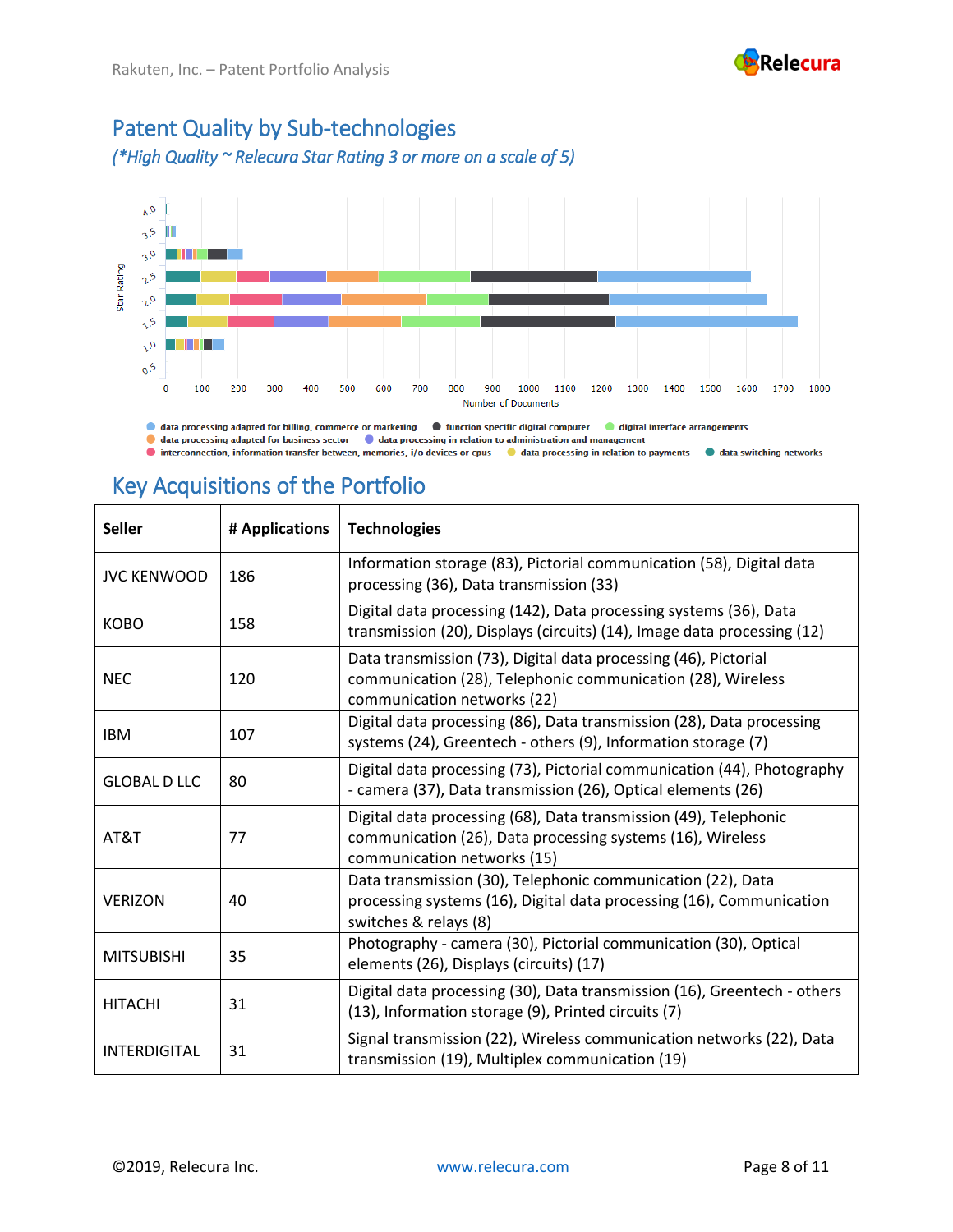

#### Portfolio Taxonomy

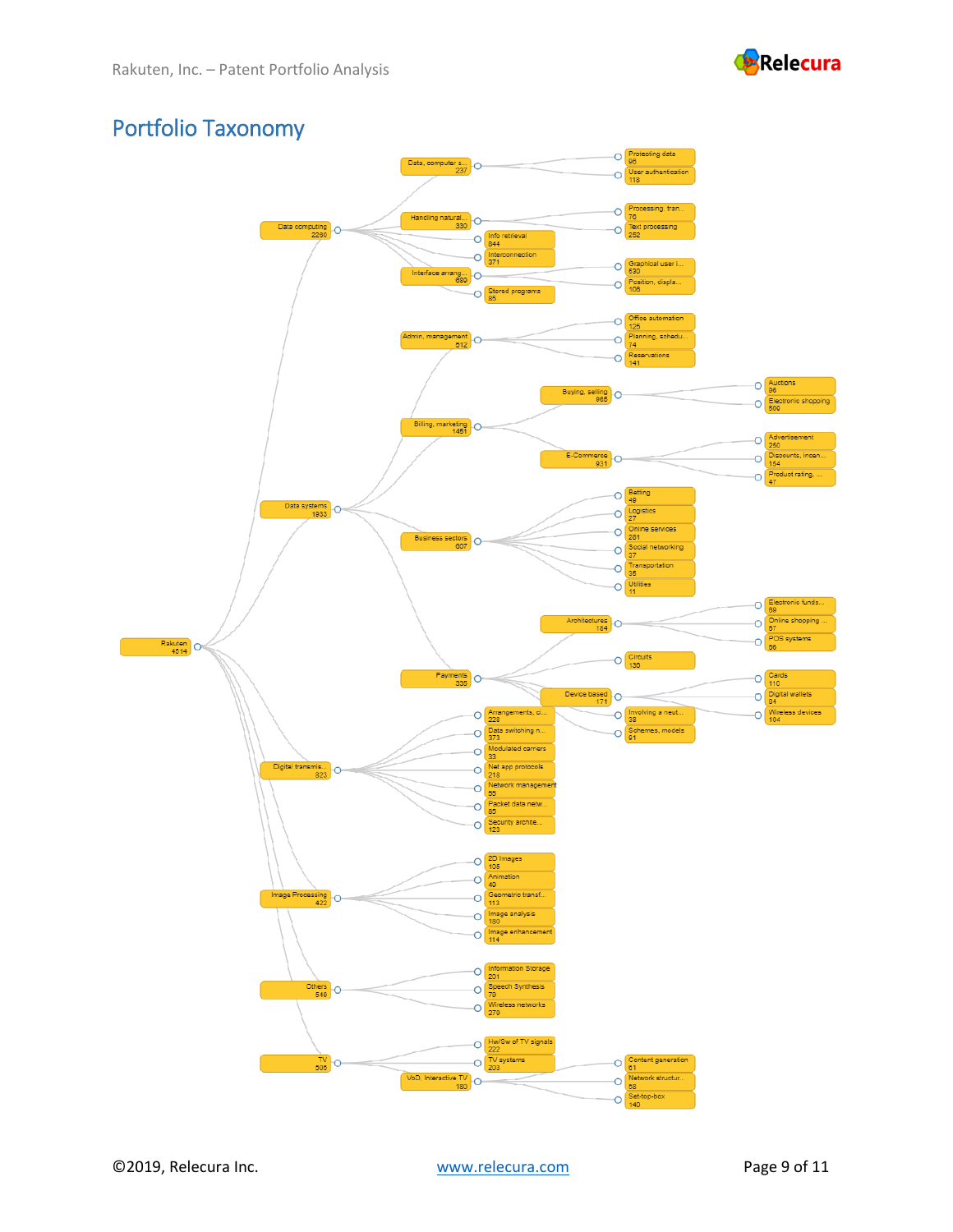

# Competitor Comparison – Break-up by Technology Categories

#### *(# Applications given for color-coded categories)*

|                   |                            | <b>Technology Categories</b> |                            | Rakuten | Amazon         | Alibaba | Ebay           | Walmart      |
|-------------------|----------------------------|------------------------------|----------------------------|---------|----------------|---------|----------------|--------------|
|                   | Data, computer security    | Protecting data              |                            | 96      | 159            | 85      | 30             | 5            |
|                   |                            | User authentication          | 118                        | 466     | 1126           | 162     | 38             |              |
|                   | Handling natural language  | Processing, translating      | 76                         | 114     | 124            | 62      | $\overline{2}$ |              |
|                   |                            | <b>Text processing</b>       | 252                        | 389     | 506            | 140     | 31             |              |
| Data<br>computing | Info retrieval             |                              |                            | 844     | 2249           | 4621    | 952            | 383          |
|                   | Interconnection            |                              |                            | 371     | 381            | 278     | 44             | 14           |
|                   |                            | Graphical user interfaces    |                            | 530     | 855            | 1300    | 426            | 117          |
|                   | Interface arrangements     | Position, displacement       |                            | 106     | 448            | 106     | 28             | 32           |
|                   | <b>Stored programs</b>     |                              |                            | 85      | 2264           | 2315    | 167            | 94           |
|                   |                            | Office automation            |                            | 125     | 225            | 248     | 141            | 117          |
|                   | Admin, management          | Planning, scheduling         |                            | 74      | 350            | 421     | 98             | 379          |
|                   |                            | <b>Reservations</b>          |                            | 141     | 24             | 51      | 115            | 67           |
|                   |                            |                              | <b>Auctions</b>            | 96      | 97             | 30      | 439            | 9            |
|                   |                            | Buying, selling              | <b>Electronic shopping</b> | 509     | 1282           | 942     | 1517           | 757          |
|                   |                            |                              | Advertisement              | 250     | 422            | 365     | 443            | 133          |
|                   | Billing, marketing         |                              | Discounts, incentives      | 154     | 146            | 134     | 134            | 101          |
|                   |                            | E-Commerce                   | Product rating,            |         |                |         |                |              |
|                   |                            |                              | recommendation             | 47      | 64             | 88      | 106            | 14           |
|                   |                            | <b>Betting</b>               |                            | 49      | $\mathbf 0$    | 0       | 0              | $\mathbf{1}$ |
|                   |                            | Logistics                    |                            | 27      | 113            | 177     | 12             | 192          |
| Data              | <b>Business sectors</b>    | <b>Online services</b>       |                            | 281     | 78             | 177     | 92             | 46           |
| systems           |                            | Social networking            |                            | 37      | 105            | 175     | 193            | 55           |
|                   |                            | Transportation               |                            | 35      | 29             | 66      | 5              | 65           |
|                   |                            | <b>Utilities</b>             |                            | 11      | 6              | 12      | 3              | 6            |
|                   | Payments                   |                              | Electronic funds transfer  | 69      | 108            | 260     | 131            | 39           |
|                   |                            | Architectures                | Online shopping            | 67      | 117            | 128     | 104            | 82           |
|                   |                            |                              | POS systems                | 66      | 91             | 88      | 93             | 393          |
|                   |                            | <b>Circuits</b>              |                            | 136     | 17             | 116     | 53             | 65           |
|                   |                            |                              | Cards                      | 110     | 44             | 83      | 43             | 36           |
|                   |                            | Device based                 | <b>Digital wallets</b>     | 84      | 69             | 54      | 44             | 26           |
|                   |                            |                              | Wireless devices           | 104     | 65             | 536     | 174            | 158          |
|                   |                            | Involving neutral party      |                            | 38      | 37             | 166     | 37             | 20           |
|                   |                            | Schemes, models              |                            | 91      | 23             | 194     | 81             | 35           |
|                   | Arrangements, circuits     |                              |                            | 228     | 2921           | 3954    | 441            | 179          |
|                   | Data switching networks    |                              |                            | 373     | 2175           | 1880    | 276            | 81           |
| Digital           | <b>Modulated carriers</b>  |                              |                            | 33      | $\overline{2}$ | 3       | 0              | $\mathbf 0$  |
| transmissio       | Net app protocols          |                              |                            | 218     | 2531           | 2523    | 487            | 217          |
| n                 | Network management         |                              |                            | 55      | 1074           | 374     | 55             | 25           |
|                   | Packet data networks       |                              |                            | 85      | 274            | 208     | 43             | 20           |
|                   | Security architecture      |                              |                            | 123     | 1769           | 1884    | 242            | 132          |
|                   | 2D Images                  |                              |                            | 105     | 160            | 140     | 111            | 32           |
|                   | Animation                  |                              |                            | 49      | 18             | 65      | 10             | 1            |
| Image             | Geometric                  |                              |                            | 113     | 60             | 119     | 26             | 1            |
| Processing        | Image analysis             |                              |                            | 180     | 343            | 265     | 119            | 104          |
|                   | Image enhancement          |                              |                            | 114     | 252            | 137     | 91             | 64           |
|                   | <b>Information Storage</b> |                              |                            | 201     | 216            | 34      | 0              | 5            |
| Others            | <b>Speech Synthesis</b>    |                              |                            | 79      | 619            | 290     | 31             | 72           |
|                   | Wireless networks          |                              |                            | 279     | 878            | 1296    | 388            | 357          |
|                   | Hw/Sw of TV signals        |                              |                            | 222     | 501            | 139     | 53             | 94           |
|                   | TV systems                 |                              |                            | 203     | 390            | 82      | 26             | 115          |
| TV                |                            | Content generation           |                            | 61      | 224            | 105     | 43             | 4            |
|                   | VoD, Interactive TV        | Network structure, processes |                            | 58      | 123            | 58      | $\overline{2}$ | 0            |
|                   |                            | Set-top-box                  |                            | 140     | 346            | 276     | 65             | 8            |